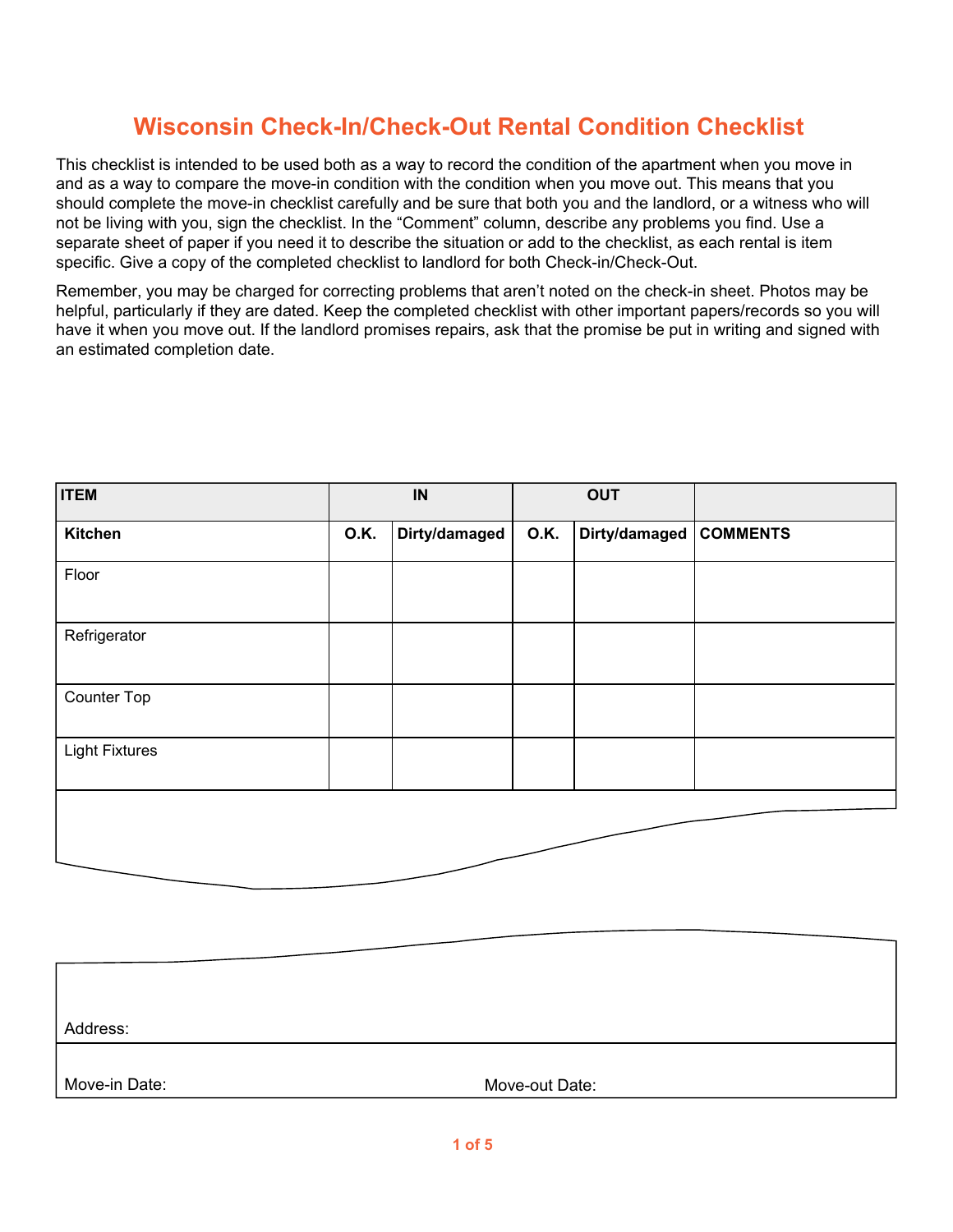| <b>ITEM</b>                            | IN          |               | <b>OUT</b> |                        |                 |
|----------------------------------------|-------------|---------------|------------|------------------------|-----------------|
| <b>Living Room/Dining Room</b>         | <b>O.K.</b> | Dirty/damaged | 0.K.       | Dirty/damaged COMMENTS |                 |
| Floor                                  |             |               |            |                        |                 |
| <b>Walls and Ceiling</b>               |             |               |            |                        |                 |
| Doors and Locks                        |             |               |            |                        |                 |
| Woodwork                               |             |               |            |                        |                 |
| Windows/Screens                        |             |               |            |                        |                 |
| <b>Curtains/Blinds</b>                 |             |               |            |                        |                 |
| Closets                                |             |               |            |                        |                 |
| <b>Light Fixtures</b>                  |             |               |            |                        |                 |
| <b>Electrical Outlets and Switches</b> |             |               |            |                        |                 |
| Other:                                 |             |               |            |                        |                 |
| <b>Kitchen</b>                         | 0.K.        | Dirty/damaged | 0.K.       | Dirty/damaged          | <b>COMMENTS</b> |
| Floor                                  |             |               |            |                        |                 |
| Walls and Ceiling                      |             |               |            |                        |                 |
| Doors and Locks                        |             |               |            |                        |                 |
| Woodwork                               |             |               |            |                        |                 |
| Windows/Screens                        |             |               |            |                        |                 |
| <b>Curtains/Blinds</b>                 |             |               |            |                        |                 |
| Pantry                                 |             |               |            |                        |                 |
| <b>Light Fixtures</b>                  |             |               |            |                        |                 |
| <b>Electrical Outlets and Switches</b> |             |               |            |                        |                 |
| Range Hood and Top                     |             |               |            |                        |                 |
| Oven                                   |             |               |            |                        |                 |
| Refrigerator                           |             |               |            |                        |                 |
| Counter Top                            |             |               |            |                        |                 |
| Cabinets                               |             |               |            |                        |                 |
| Sink and Disposal                      |             |               |            |                        |                 |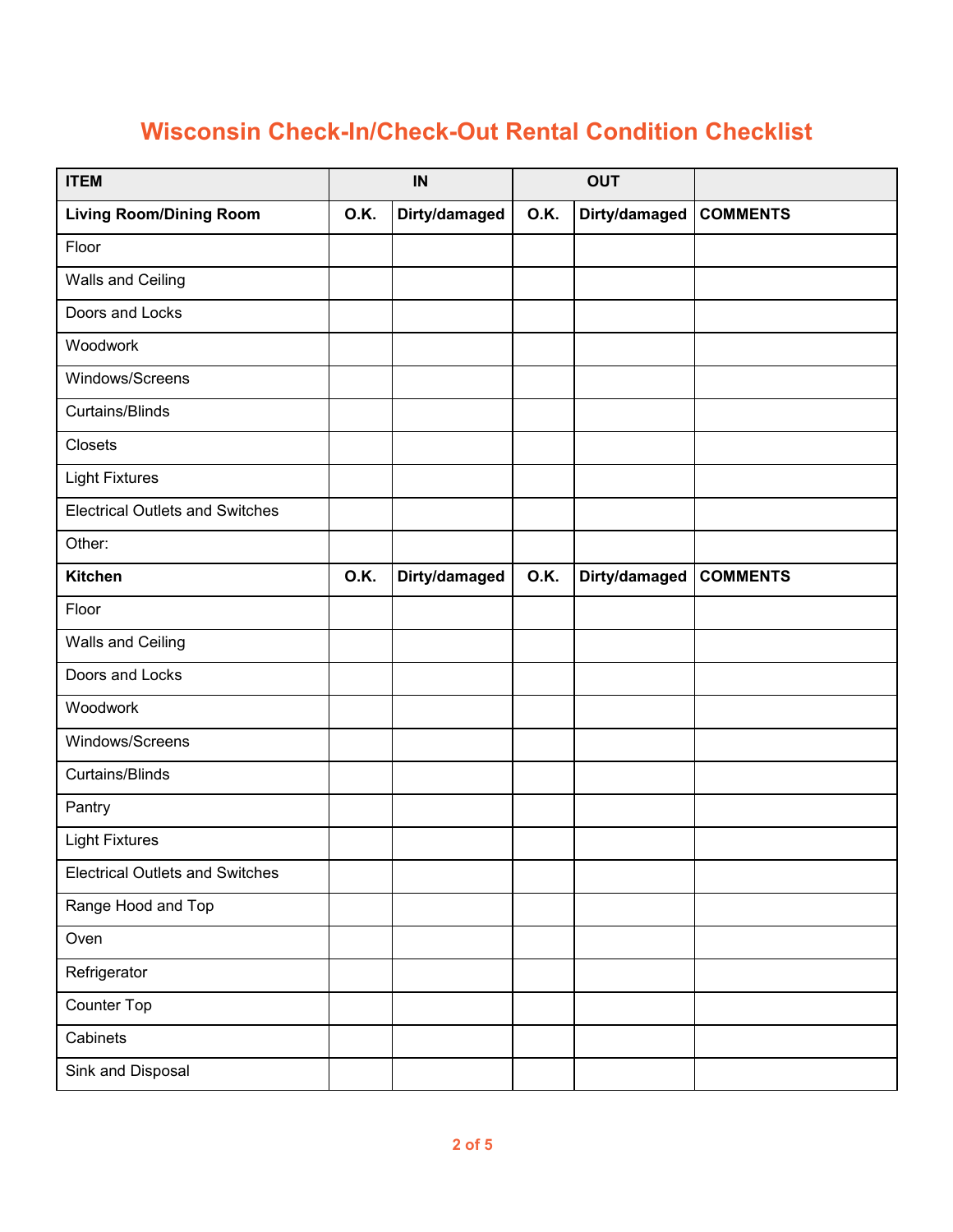| <b>ITEM</b>                            | IN          |               | <b>OUT</b>  |                        | <b>COMMENTS</b> |
|----------------------------------------|-------------|---------------|-------------|------------------------|-----------------|
| <b>Faucets and Drains</b>              |             |               |             |                        |                 |
| Other:                                 |             |               |             |                        |                 |
| Bedroom 1 (describe location)          | <b>O.K.</b> | Dirty/damaged | <b>O.K.</b> | Dirty/damaged          | <b>COMMENTS</b> |
| Floor                                  |             |               |             |                        |                 |
| Walls and Ceiling                      |             |               |             |                        |                 |
| Doors and Locks                        |             |               |             |                        |                 |
| Woodwork                               |             |               |             |                        |                 |
| Windows/Screens                        |             |               |             |                        |                 |
| <b>Curtains/Blinds</b>                 |             |               |             |                        |                 |
| Closets                                |             |               |             |                        |                 |
| <b>Light Fixtures</b>                  |             |               |             |                        |                 |
| <b>Electrical Outlets and Switches</b> |             |               |             |                        |                 |
| Other:                                 |             |               |             |                        |                 |
| <b>Bedroom 2 (describe location)</b>   | <b>O.K.</b> | Dirty/damaged | <b>O.K.</b> | Dirty/damaged          | <b>COMMENTS</b> |
| Floor                                  |             |               |             |                        |                 |
| Walls and Ceiling                      |             |               |             |                        |                 |
| Doors and Locks                        |             |               |             |                        |                 |
| Woodwork                               |             |               |             |                        |                 |
| Windows/Screens                        |             |               |             |                        |                 |
| <b>Curtains/Blinds</b>                 |             |               |             |                        |                 |
| Closets                                |             |               |             |                        |                 |
| <b>Light Fixtures</b>                  |             |               |             |                        |                 |
| <b>Electrical Outlets and Switches</b> |             |               |             |                        |                 |
| Other:                                 |             |               |             |                        |                 |
| <b>Bathroom (describe location)</b>    | 0.K.        | Dirty/damaged | 0.K.        | Dirty/damaged COMMENTS |                 |
| Floor                                  |             |               |             |                        |                 |
| Walls and Ceiling                      |             |               |             |                        |                 |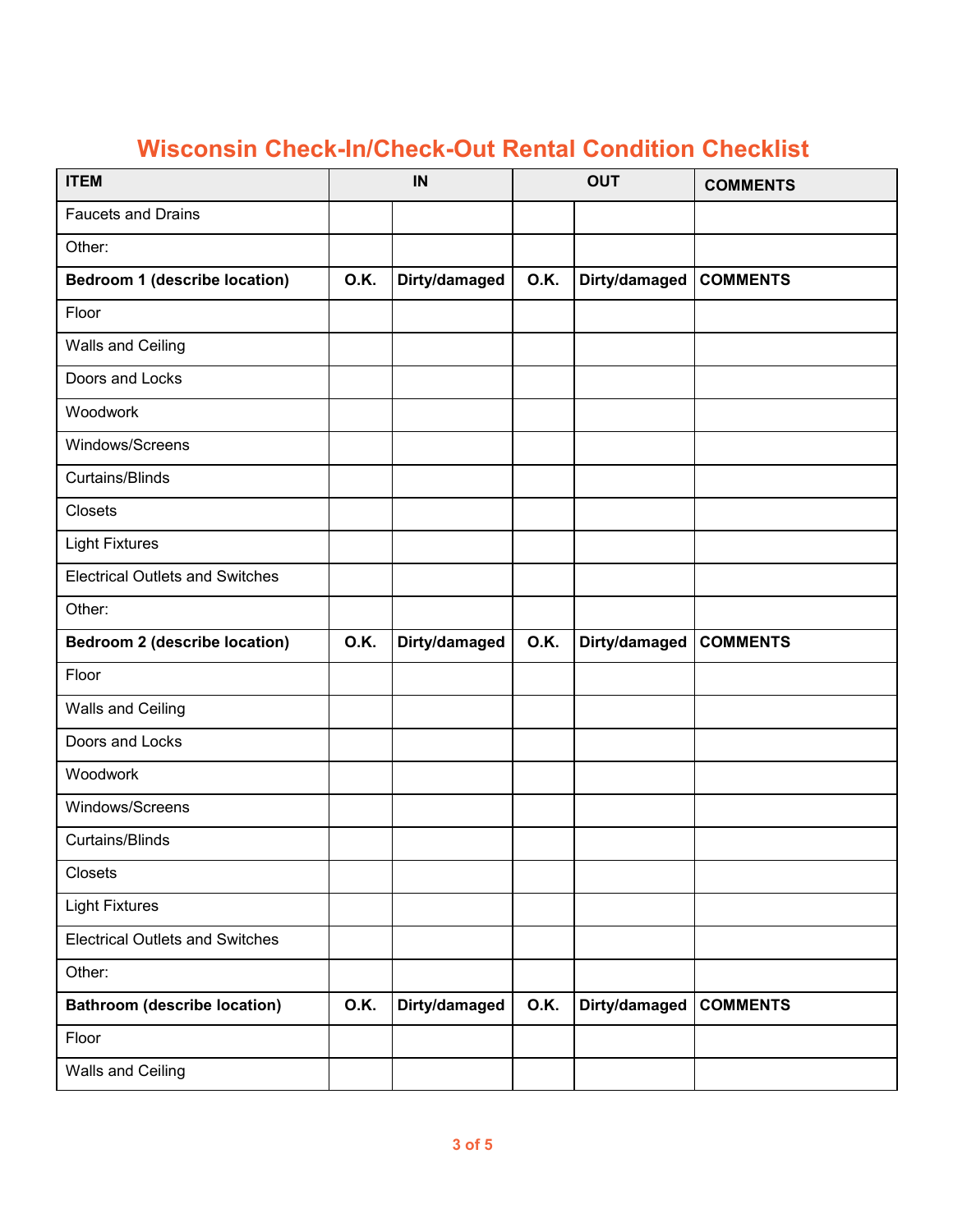| <b>ITEM</b>                                                       |      | IN            |             | <b>OUT</b>    | <b>COMMENTS</b> |
|-------------------------------------------------------------------|------|---------------|-------------|---------------|-----------------|
| Doors and Locks                                                   |      |               |             |               |                 |
| Woodwork                                                          |      |               |             |               |                 |
| Windows/Screens                                                   |      |               |             |               |                 |
| <b>Curtains/Blinds</b>                                            |      |               |             |               |                 |
| Closets                                                           |      |               |             |               |                 |
| <b>Light Fixtures</b>                                             |      |               |             |               |                 |
| <b>Electrical Outlets and Switches</b>                            |      |               |             |               |                 |
| Vanity or Sink                                                    |      |               |             |               |                 |
| Mirror                                                            |      |               |             |               |                 |
| <b>Toilet and Seat</b>                                            |      |               |             |               |                 |
| Tub or Shower                                                     |      |               |             |               |                 |
| <b>Shower Curtain</b>                                             |      |               |             |               |                 |
| <b>Faucets and Drains</b>                                         |      |               |             |               |                 |
| <b>Towel Racks</b>                                                |      |               |             |               |                 |
| Medicine Cabinet                                                  |      |               |             |               |                 |
| Other:                                                            |      |               |             |               |                 |
| <b>Other Interior Areas (Halls,</b><br>Stairways, etc.) Location: | 0.K. | Dirty/damaged | <b>O.K.</b> | Dirty/damaged | <b>COMMENTS</b> |
| Floor                                                             |      |               |             |               |                 |
| Walls and Ceiling                                                 |      |               |             |               |                 |
| Doors and Locks                                                   |      |               |             |               |                 |
| Woodwork                                                          |      |               |             |               |                 |
| Windows/Screens                                                   |      |               |             |               |                 |
| Curtains/Blinds                                                   |      |               |             |               |                 |
| Closets                                                           |      |               |             |               |                 |
| <b>Light Fixtures</b>                                             |      |               |             |               |                 |
| <b>Electrical Outlets and Switches</b>                            |      |               |             |               |                 |
| Other:                                                            |      |               |             |               |                 |